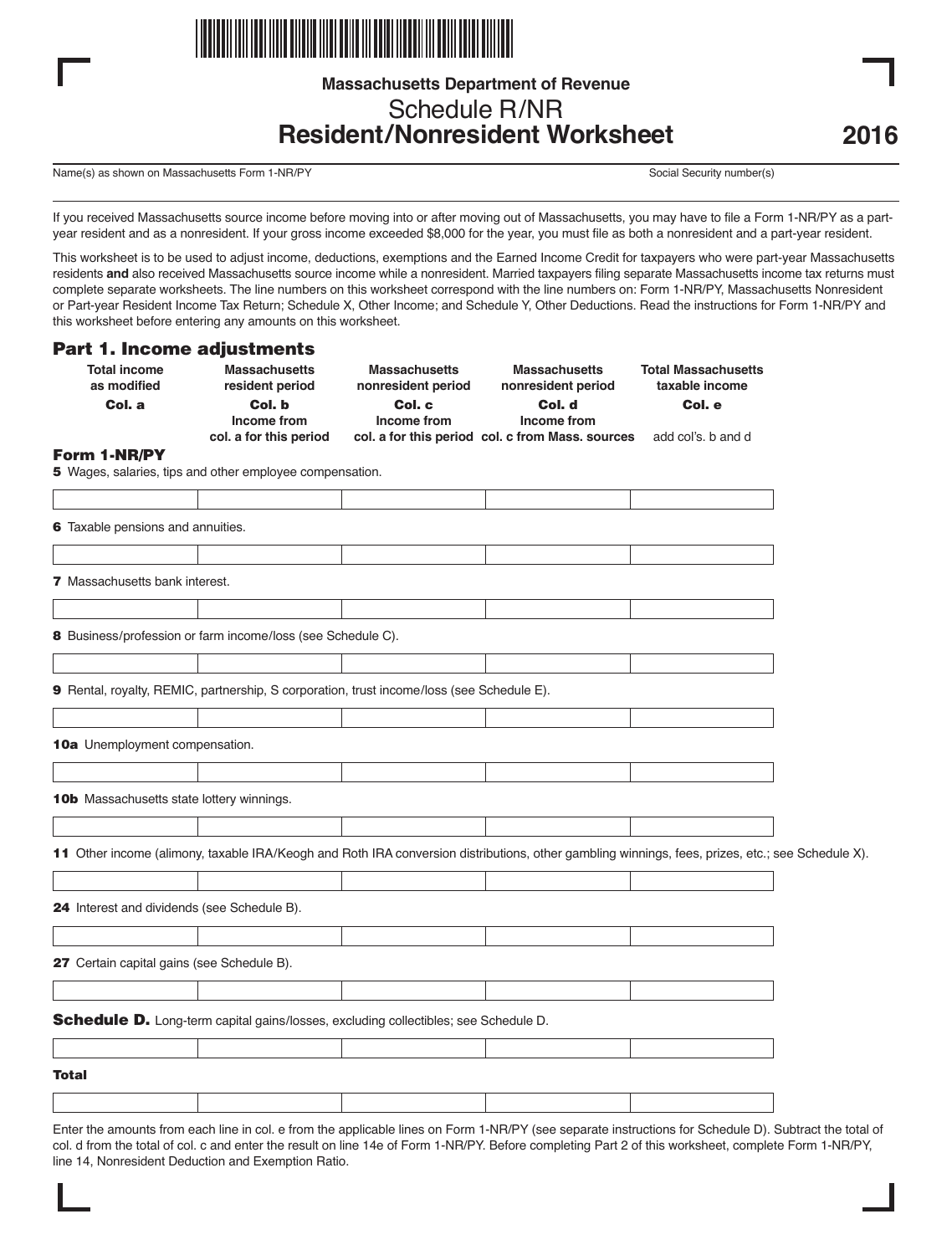

Name(s) as shown on Massachusetts Form 1-NR/PY Social Security number(s)

# **Part 2. Deduction and exemption adjustments**

Section A. The amounts reported in col's. a, b and c must be related to income reported on Form 1-NR/PY.

| <b>Massachusetts</b> | <b>Massachusetts</b> |        |  |
|----------------------|----------------------|--------|--|
| resident period      | nonresident period   | Total  |  |
| Col. a               | Col. b               | Col. c |  |
|                      |                      |        |  |

add col's. a and b

## **Form 1-NR/PY**

**15a** Amount you paid to Social Security, Medicare, R.R., U.S. or Massachusetts retirement. **Col. C cannot exceed \$2,000.**

**15b** Amount spouse paid to Social Security, Medicare, R.R., U.S. or Massachusetts retirement. **Col. C cannot exceed \$2,000.**

#### **Schedule Y**

**1** Allowable employee business expenses (complete worksheet in instructions).

**2** Penalty on early savings withdrawal.

**4** Amounts excludible under MGL Ch. 41, sec. 111F or U.S. tax treaty.

**5** Moving expenses.

**7** Self-employed health insurance deduction.

**9** Qualified performing arts-related expenses, jury duty pay given to your employer, reforestation amortization, repayment of supplemental unemployment benefits under the Trade Act of 1974, employee business expenses of fee-basis state or local government officials, deductible expenses related to income from the rental of personal property engaged in for-profit, business expenses of National Guard and Reserve members, and attorney's fees and court costs involving certain unlawful discrimination claims (part-year residents only).

**13** Deductible amount of qualified contributory pension income from another state or political subdivision.

**14** Claim of right deduction. **17** Certain gambling losses deduction.

Enter the amounts from each line in col. C in the applicable lines on Form 1-NR/PY or Schedule Y.